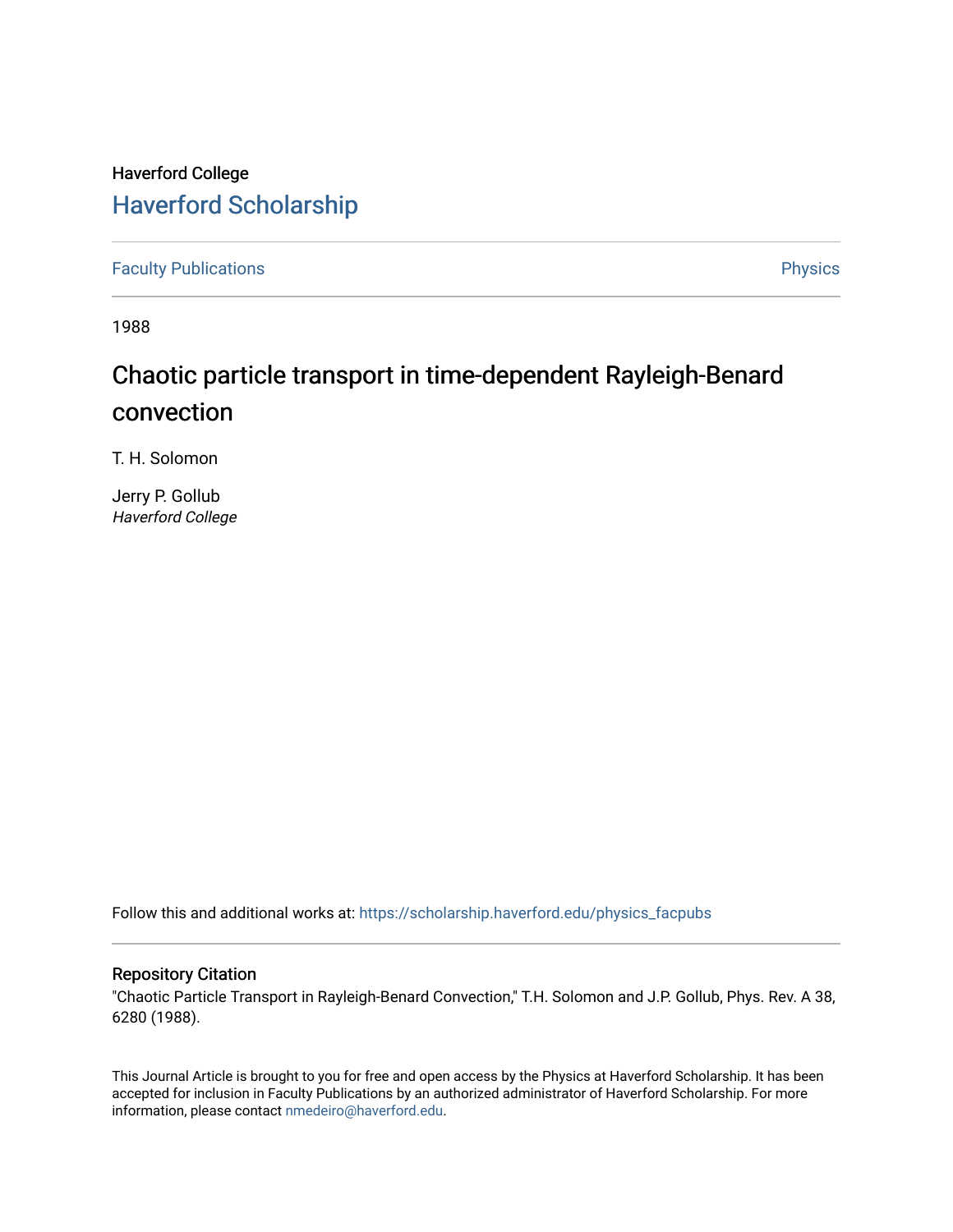#### Chaotic particle transport in time-dependent Rayleigh-Bénard convection

T. H. Solomon and J. P. Gollub

Department of Physics, Haverford College, Haverford, Pennsylvania 19041 and Department of Physics, University of Pennsylvania, Philadelphia, Pennsylvania 19104 (Received 9 June 1988)

The transport of passive impurities in nearly two-dimensional, time-periodic Rayleigh-Benard convection is studied experimentally and numerically. The transport may be described as a onedimensional diffusive process with a local effective diffusion constant  $D^*(x)$  that is found to depend linearly on the local amplitude of the roll oscillation. The transport is independent of the molecular diffusion coefficient and is enhanced by 1-3 orders of magnitude over that for steady convective flows. The local amplitude of oscillation shows strong spatial variations, causing  $D^*(x)$  to be highly nonuniform. Computer simulations of a simplified model show that the basic mechanism of transport is chaotic advection in the vicinity of oscillating roll boundaries. Numerical estimates of  $D^*$ are found to agree semiquantitatively with the experimental results. Chaotic advection is shown to provide a well-defined transition from the slow, diffusion-limited transport of time-independent cellular flows to the rapid transport of turbulent flows.

#### I. INTRODUCTION

Much can be learned from comprehensive studies of the transport of passive impurities in hydrodynamic flows. An understanding of transport phenomena is of practical importance in diverse fields of science and engineering including oceanography, astrophysics, biophysics, and chemical engineering. At a fundamental level, it is of interest to elucidate the various mechanisms that lead to transport enhancement as a fluid is driven farther from the motionless state. In addition, transport experiments can provide specific information about the dynamics of a flow that cannot be obtained easily from the velocity field alone. The reason for this surprising fact is that transport is affected by the trajectories of individual fluid elements, which can be quite complex<sup>1</sup> even in laminar flows. These trajectories are often sensitive to small amplitude instabilities. For this reason, transport experiments can be helpful in the studies of hydrodynamic instabilities.

Rayleigh-Bénard (RB) convection is a good model system for a comprehensive investigation of transport, since convective flows can be created ranging from timeindependent, spatially periodic flows on the one hand, to turbulent flows on the other. As a result, the transport rates vary over a wide range. At one extreme, when the fluid is motionless, the transport is due entirely to molecular diffusion. At the other extreme (turbulent flows), transport is due to advection by the flow and is often described phenomenologically as enhanced (or "eddy") diffusion. We are not aware of studies of passive transport in turbulent RB convection; however, theoretical and experimental studies of similar systems have been reported. $2,3$ 

There are two important laminar flow regimes between these extremes: a time-independent and a time-periodic regime. In the time-independent regime, large-scale transport is limited by molecular diffusion between adjacent convection rolls. We presented an experimental study of this phenomenon in a previous article,<sup>4</sup> and it has also been discussed theoretically by various authors.<sup>5–7</sup> In the time-periodic regime, the transport is dominated by advection of tracer particles across roll boundaries. In this regime, particle trajectories may be chaotic (showing sensitivity to initial conditions). The differential equations for the velocity of a fluid element in a two-dimensional, time-dependent flow are formally those of a Hamiltonian system with two degrees of freedom. As a result, the particle trajectories display features of Hamiltonian chaos in real space. Chaotic structures such as heteroclinic tangles and invariant tori have beer such as heteroclinic tangles and invariant tori have bee<br>observed numerically and experimentally.<sup>1,8-11</sup> However, the quantitative effects of chaotic advection on transport have not been studied extensively.

In this paper, our previous experimental work on transport in steady RB convection is extended to the time-periodic, advection-dominated regime. Qualitative observations of the transport are presented, along with quantitative measurements of the transport rates as a function of the strength of the time dependence. A simplified numerical model is discussed,  $12$  in which trans port between convection rolls is caused by chaotic advection due to lateral oscillations of the roll boundaries. The model gives a semiquantitative account of the experimental results. Finally, we give a general discussion of transport that should be applicable to a wider range of cellular flows.

#### II. EXPERIMENTAL METHODS

The convection cell used in these experiments is a rectangular box with horizontal dimensions 15 cm (along the x direction) by 1.5 cm ( $\nu$  direction) and a depth of 0.75 cm (z direction). The working fluid is water at an average temperature of 36 °C, where the Prandtl number is 4.7. Convection patterns are established with rolls oriented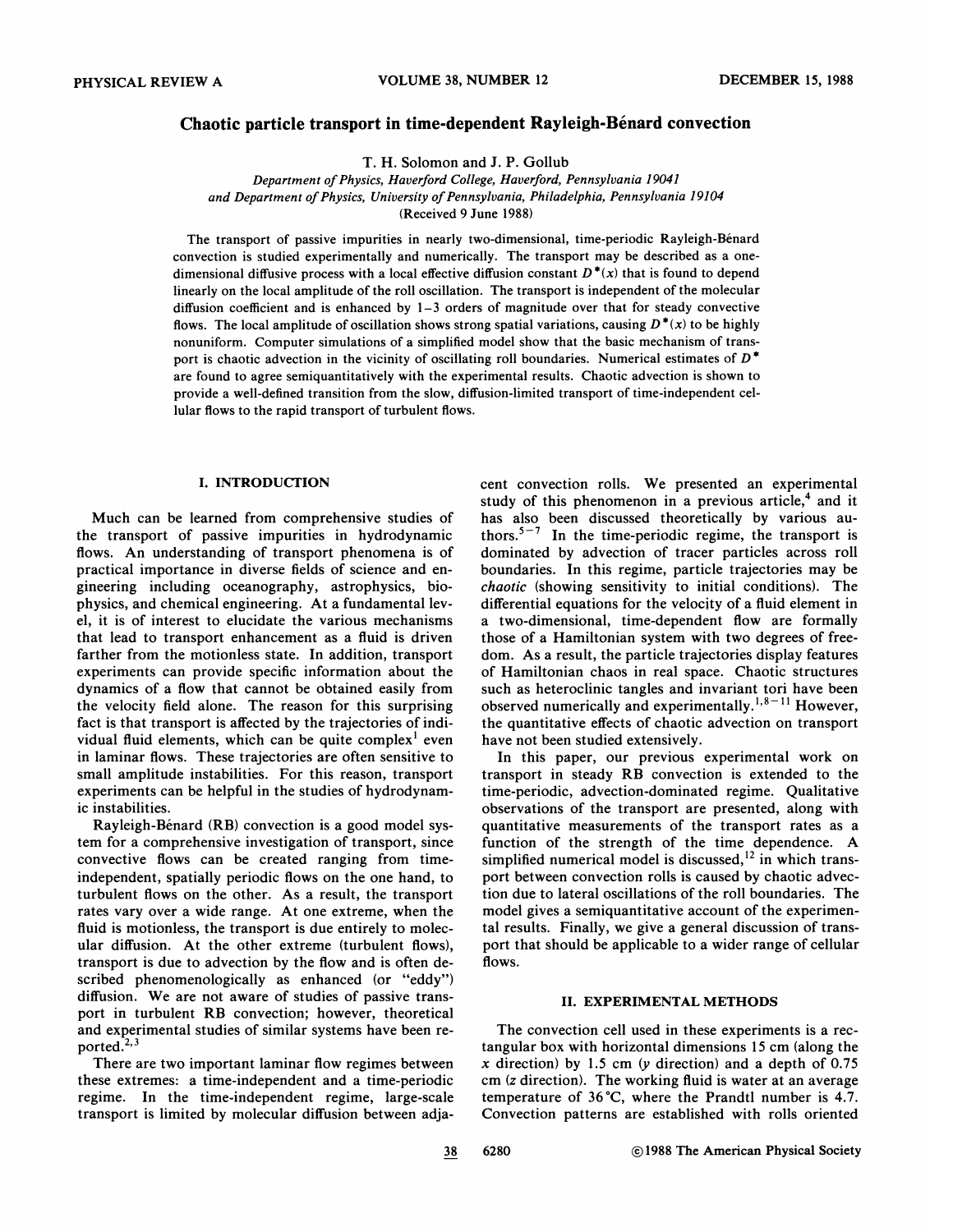parallel to the short side of the convection cell. Laser Doppler velocimetry (LDV) is used to characterize the flow and optical-absorption techniques are used to analyze the spreading of an injected impurity in the flow. Details of the experimental configuration can be found in the previous article.<sup>4</sup> Two impurities with different molecular diffusion coefficients are used: methylene blue, a molecular dye with diffusion coefficient  $D_1 = 5.7 \times 10^{-6}$  $cm<sup>2</sup>/s$ ; and a particulate impurity (vinyl toluene tbutylstyrene latex spheres) with diffusion coefficient  $D_2$  = 1.74 × 10<sup>-8</sup> cm<sup>2</sup>/s.

The characterization of a velocity field with LDV techniques is straightforward for the time-independent case but more problematic here due to the local nature of an LDV probe. To obtain spatial information about the flow it is necessary to collect velocity time series at numerous locations along the convection cell. The average value (time average) of the vertical velocity  $\overline{v_2}$  at each location is then used to describe the spatial structure of the flow, and the standard deviation  $\langle \sigma_v \rangle$  (averaged over a wavelength of the flow) is used as a measure of the local amplitude of time dependence.

After injection of an impurity, one-dimensional concentration profiles  $c_1(x, t)$  are measured at the midheight of the cell by optical absorption. (The subscript is used to denote one-dimensional concentrations, integrated over y and z, with units of dye quantity per unit length.) An enhanced local-transport coefficient is defined using Fick's law for a coarse-grained (averaged over a convection roll) concentration profile  $\overline{c}(x,t)$ :

$$
F(x,t)=D^*(x,t)\frac{\partial \overline{c}(x,t)}{\partial x},
$$

where  $F(x, t)$  is the flux of dye past the point x at time t and  $\frac{\partial \overline{c}}{\partial x}$  is determined by measuring the slope of  $c_1(x, t)$  between the centers of adjacent convection rolls. The enhanced diffusion coefficient  $D^*(x,t)$  is determined by dividing  $F(x,t)$  by  $\frac{\partial \overline{c}}{\partial x}$ . This local method has been tested on transport in time-independent convection.<sup>4</sup>

## III. EXPERIMENTAL RESULTS

Transport experiments were performed at Rayleigh numbers R ranging from  $R/R_c = 19$  (just above the onset of time dependence in this cell) through  $R/R<sub>c</sub> = 32$ . (Here,  $R_c$  is the Rayleigh number corresponding to the onset of convection.) For each flow studied, LDV characterizations were obtained. An example of such a characterization is shown in Fig. 1, where the average value of the vertical component of velocity  $\overline{v_7}$  and its standard deviation  $\sigma_v$  are plotted as a function of horizontal position x. Examination of this figure reveals a significant spontaneous, spatial nonuniformity in the flow. The wavelength of the convection pattern  $\lambda$  [distance between peaks in Fig. 1(a)] is somewhat larger near one end of the cell than elsewhere. Variations in wavelength up to 20% were noted in these experiments. The strength of the time dependence  $\langle \sigma_{v} \rangle$  [the smooth curve in Fig. 1(b)] is also nonuniform and is apparently correlated with the variation in  $\lambda$ . Similar nonuniformities in the velocity field were observed in many (but not all) runs throughout



FIG. 1. LDV characterization of a time-periodic flow at  $R/R<sub>c</sub>=26.1$ . (a) Profile of the average vertical velocity  $\bar{v}_{c}(x)$ . (b) Standard deviation  $\sigma_n(x)$  of the local velocity. The smooth curve is the spatially averaged standard deviation  $\langle \sigma_{n}(x) \rangle$ .

the range of Rayleigh numbers studied. It should be noted that both the magnitude of the spatial variations and the location of the maximum in  $\langle \sigma_{v} \rangle$  change from run to run, implying that the effects are not due to irregularities in the construction or temperature control of the convection cell. Once a particular pattern is established, however, it is generally stable for at least a few days.

The oscillatory instabilty is accompanied by lateral oscillations of the roll boundaries. Figure 2 shows a time



FIG. 2. Time series of the horizontal velocity near a roll boundary;  $R/R_c = 26.1$ . The oscillation between positive and negative velocities indicates lateral movement of the roll boundary.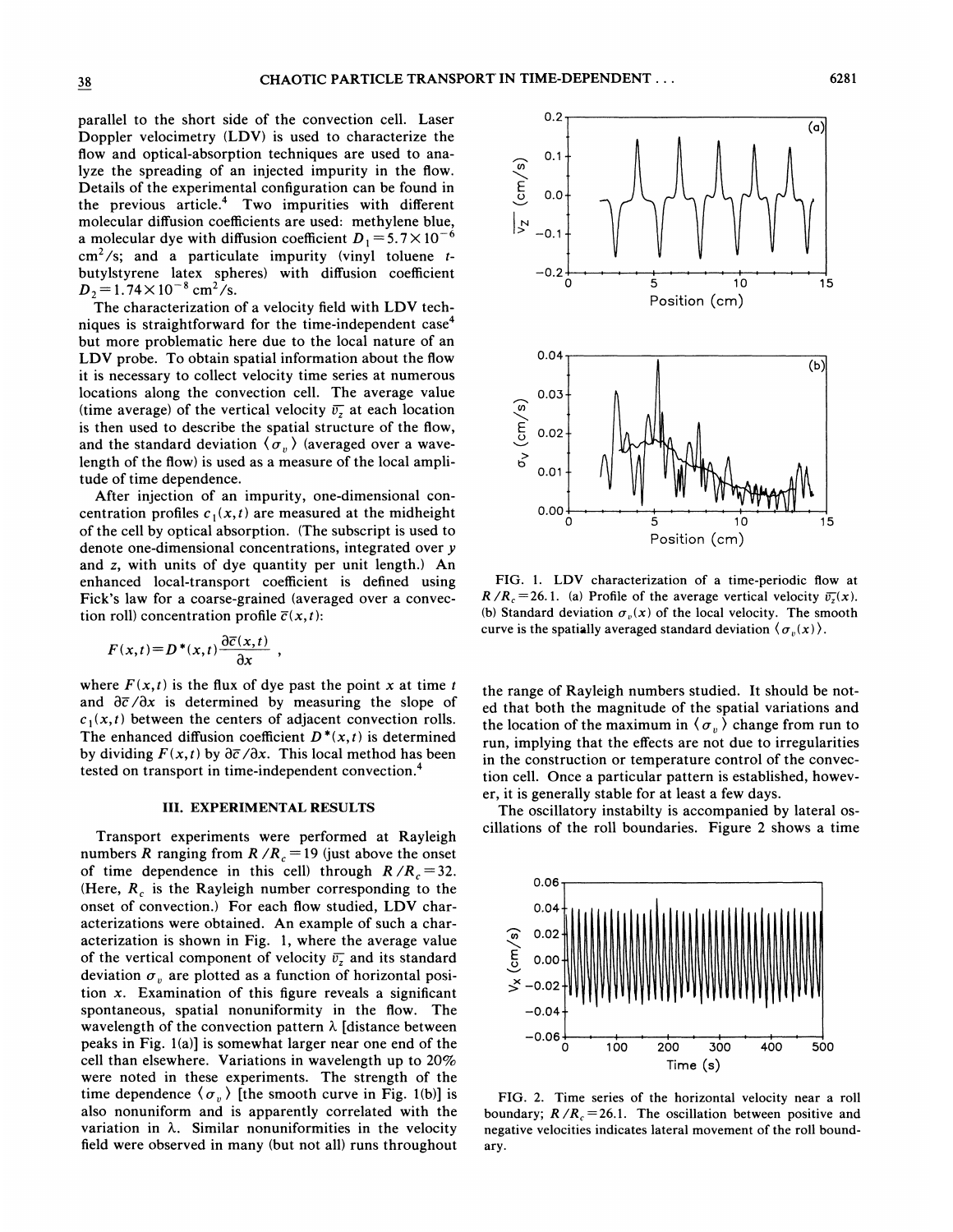series of horizontal velocity measurements taken in the vicinity of a roll boundary. The fact that the horizontal velocity oscillates between positive and negative values implies that the roll boundaries oscillate laterally, as eximplies that the roll boundaries oscillate laterally, as expected of the "even" oscillatory instability.<sup>13,14</sup> The nature of the time dependence, however, is somewhat more complicated than this simple picture would suggest (see Sec. V).

Visual observation of the motion of an impurity injected through a small tube in the bottom corner of the cell clearly indicates the presence of advective transport between convection rolls. A photograph of this phenomenon is shown in Fig. 3. Small blobs of the impurity are pulled periodically from the corner of one roll into the next. Lines of impurity are stretched and folded repeatedly in the vicinity of the corners. Stretching and folding of this nature are common characteristics of horseshoe mappings in which a rectangle in phase space is stretched and folded onto itself. The presence of such mappings in a real space flow has been shown to be an indicator of chaotic advection.<sup>9</sup> Within the rolls, impurity concentrations are found to homogenize very rapidly (within a few minutes). This time is short compared to the typical time of approximately one-half day for the experiments.

Transport coefficients are measured for each run as a function of position and time. We find  $D^*$  to be independent of time, within the resolution of the data. [For each run,  $D^*(x, t)$  is averaged over time and will be referred to as  $D^*(x)$  from here on.] The spatial dependence of  $D^*$ , however, can be dramatic. A plot of  $D^*(x)$  corresponding to the velocity profile of Fig. <sup>1</sup> is shown in Fig. 4. The spatial nonuniformities in  $\langle \sigma_{v}(x) \rangle$  lead to variations in  $D^*(x)$  by a factor of 10 from place to place. Variations in  $D^*(x)$  are found whenever  $\langle \sigma_n(x) \rangle$  is nonuniform, although the location of the maximum transport varies from run to run.



FIG. 3. Photograph of chaotic impurity transport  $R/R_c = 32$ ; latex sphere impurity. The photograph was taken less than 15 min after the start of the injection. The impurity is dark and has been injected from the left. {The first roll on the left is completely dark in this photo.) Note the pinching of blobs of impurity from the top-right corner of the first roll into the second. Also, note the folding of streaks of impurity across the bottom of the separatrix between the second and third rolls.



FIG. 4. Effective diffusion coefficient  $D^*(x)$  for an experiment (same as in Fig. 1) at  $R/R_c = 26.1$  with methylene blue dye. Note the dramatic spatial nonuniformity in  $D^*(x)$ .

There is a monotonic relationship between  $D^*$  and  $(\sigma_v)$  which we determined experimentally. Because of the strong spatial variations often found in  $D^*(x)$  and  $\langle \sigma_{n}(x) \rangle$ , it is not necessary to vary R to determine this relationship. We expect  $D^*$  to be proportional to  $\lambda^2$  (see next section), so the data is rescaled to correspond to the critical wavelength  $\lambda_c$  for convection at  $R \sim R_c$ . Plots of  $D^*(\lambda_c/\lambda)^2$  versus  $\langle \sigma_v \rangle$  are shown in Fig. 5 for experiments conducted with both latex sphere and methylene



FIG. 5. Local transport enhancement as a function of the amplitude of local time dependence at  $R/R<sub>c</sub> = 26.1$ . The effective diffusion coefficient  $D^*$  has been scaled to the critical wavelength  $\lambda_c$  for convection near onset. Each figure contain data from a single run. (a) Methylene blue dye. (b) Latex sphere impurity.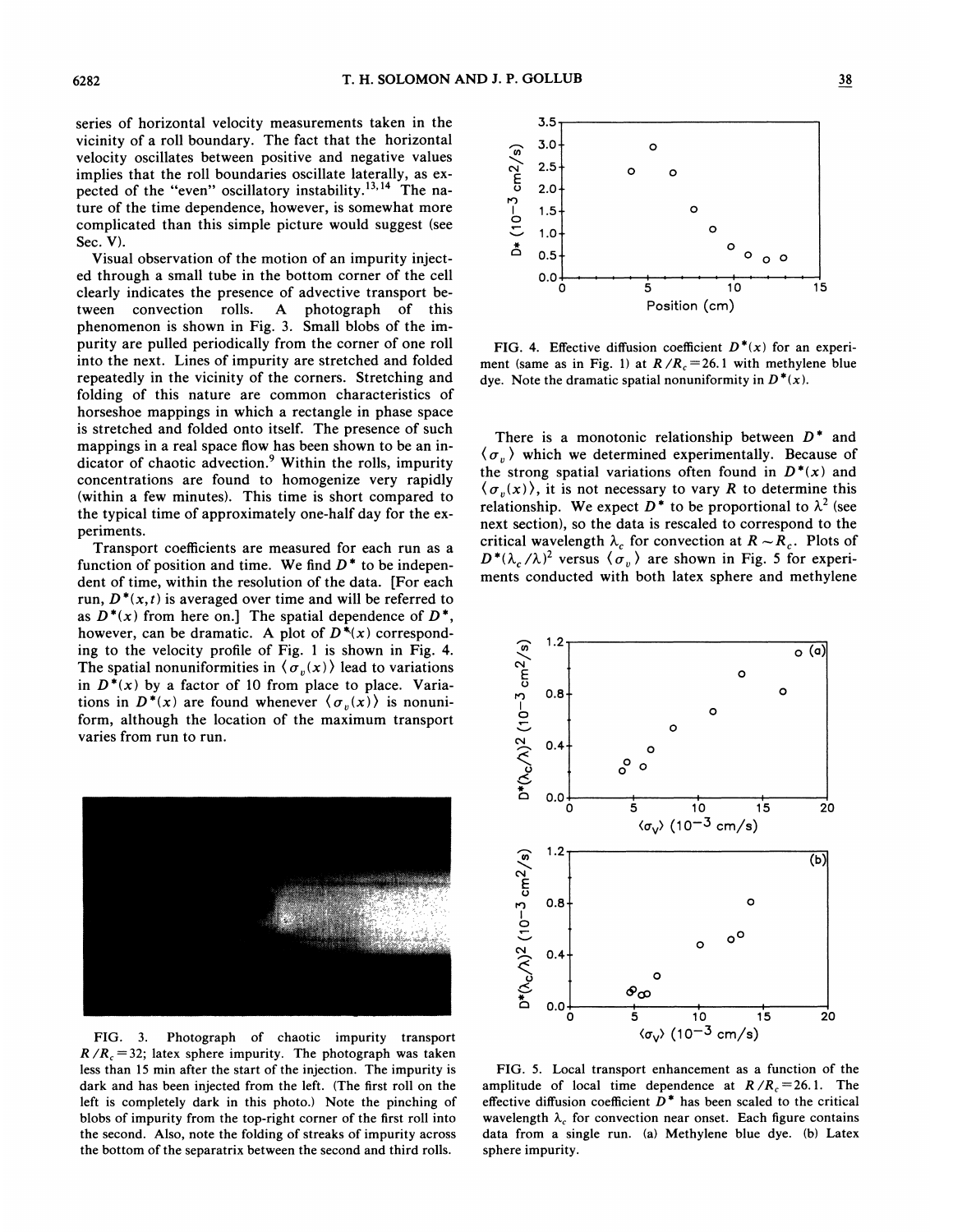blue impurities. An approximately linear relationship can be seen in both of these plots. Furthermore, the enhancement does not depend appreciably on the molecular diffusion coefficient of the impurity.

## IV. NUMERICAL MODEL

In this section we describe a simplified model of transport in time-periodic RB convection that was briefly presented in a preliminary report.<sup>12</sup> A Lagrangian approach is taken in which the trajectories of individual impurity particles are obtained by integrating the equations describing the velocity field. The system is Hamiltonian:  $\dot{x}(x, z, t)$  and  $\dot{z}(x, z, t)$  are derived from a stream function

$$
\Psi = \frac{A}{k} \sin\{k[x + B \sin(\omega t)]\} W(z) ,
$$

where  $\vec{A}$  is the maximum vertical velocity in the flow,  $\vec{k}$ is the wave number  $2\pi/\lambda$ , and  $W(z)$  is a function that satisfies the rigid boundary conditions at the top and bottom surfaces.<sup>15</sup> This stream function describes singlemode, two-dimensional convection with rigid boundary conditions. The term  $B \sin \omega t$  represents the lateral oscillation of the roll pattern with amplitude  $B$  and frequency  $\omega$  that is caused by the even oscillatory instability.<sup>13</sup>

Trajectories of particles near the separatrices are chaotic in this model.<sup>12</sup> Figure 6 shows the evolution of a line of tracer particles initially located along a separatrix. Qualitatively, the stretching and folding behavior observed in this figure is similar to that seen in the experiment (Fig. 3). More importantly, a quantitative comparison can be made between the model and the experimental transport data. Calculations of  $D^*$  as a function of B have been performed for the model. The parameters A and  $\omega$  are set to match the conditions of the experiment. One convection roll is filled uniformly with 10000 particles, and the trajectories of these particles are computed individually. After one complete period of oscillation, the number of particles that have been exchanged between adjacent rolls is counted to determine the net flux of impurity between rolls. An example of one of these simulations is shown in Fig. 7. Note the pinching of the impurity near the corner of the roll, similar to the pinching seen in Fig. 3. The calculated flux of impurity and the difference in concentration between the rolls is inserted into Fick's law to determine  $D^*$ . Values of  $D^*$  are determined numerically for amplitudes of oscillation B such that  $0 < 2B/\lambda < 0.1$ .

Knowledge of the dependence of  $D^*$  on  $\lambda$  and on the harmonic content of the velocity field is important for comparisons between the experimental and numerical data. A simple rescaling of the  $x$  variables in the velocity equations shows that the number of particles exchanged during one period of oscillation will not depend explicitly on  $\lambda$ . (This assertion was also tested numerically.) This information, along with Fick's law, predicts  $D^* \sim \lambda^2$ . The effect of the third harmonic in the velocity profile on the particle-exchange rate was also investigated. Simulations were performed with varying ratios of fundamental and third harmonic, holding the maximum vertical velocity constant. We found that the magnitude of the har-



FIG. 6. Simulation of the evolution of a line of tracer particles, located initially along the separatrix between two convection rolls. The horizontal lines represent the upper and lower boundaries of the cell and the vertical marks denote roll boundaries. Parameters for this simulation: Amplitude  $2B/\lambda = 0.12$ , frequency  $\omega = 0.49 \text{ s}^{-1}$ , velocity  $A = 0.18 \text{ cm/s}$ . (a) Time  $t = T/2$  (where  $T = 2\pi/\omega$ ) is the period of oscillation), (b)  $t = T$ , (c)  $t = 3T/2$ , and (d)  $t = 2T$ .

monic content has a negligible effect on the rate of particle exchange.

For a proper comparison with the experimental data, the strength of the oscillation should be expressed in terms of  $\langle \sigma_v \rangle$ , not *B*. The conversion between *B* and  $\langle \sigma_v \rangle$  is accomplished by expanding the *i* equation for



FIG. 7. Numerical determination of  $D^*$  by calculation of particle locations after one complete period of oscillation:  $A = 0.14$  cm/s,  $\omega = 0.49$  s<sup>-1</sup>,  $2B/\lambda = 0.02$ . Note the pinching of impurity near the roll corners (similar to that observed in Fig. 3).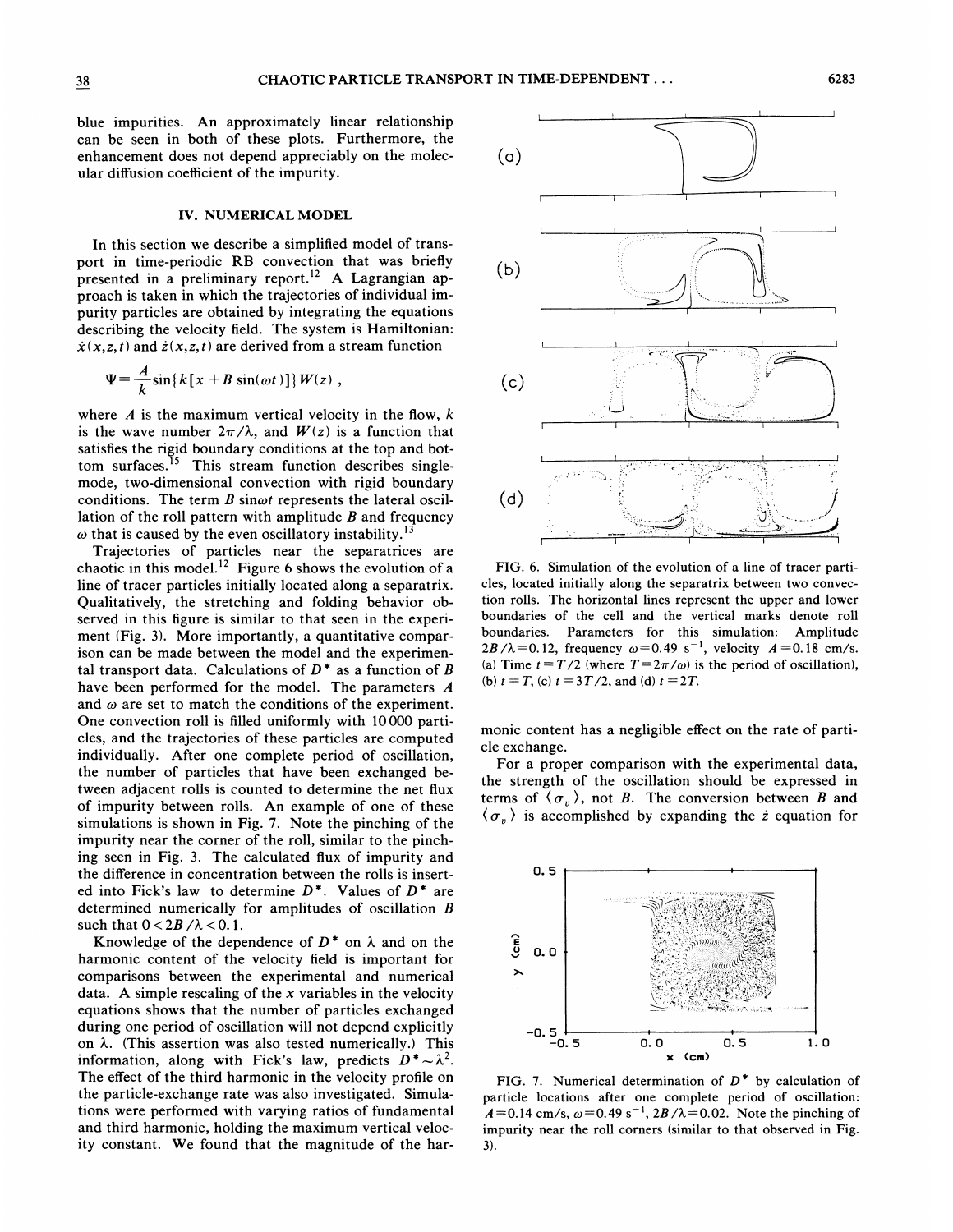

FIG. 8. Quantitative comparison between simulation (solid line) and experiment (open circles) for the effective transport coefficient. The experimental data is the same data shown in Fig. 5(a).

small  $B$  (corrected to include a term for the third harmonic), determining  $\sigma_y(x,z)$  at  $z=0$  and averaging over one complete wavelength of the roll pattern.

We find numerically that  $D^*$  depends linearly on B (and  $\langle \sigma_n \rangle$ ) for small values of  $2B/\lambda$  ( $\leq 0.1$ ). A plot of (and  $\langle \sigma_v \rangle$ ) for small values of  $2B/\lambda$  ( $\leq 0.1$ ). A plot of  $D^*$  versus  $\langle \sigma_v \rangle$  (for  $\lambda = \lambda_c$ ) is shown in Fig. 8. The results of the numerical model are presented along with the experimental data from Fig. 5(a). For both the experimental and numerical data,  $D^*$  scales linearly with  $\langle \sigma_n \rangle$ . The slopes of the experimental and numerical data differ by about a factor of 2.

#### V. DISCUSSION

#### A. Comparison between model and experiment

Various factors must be considered in the comparison of the experimental and numerical results. First, the nature of the time dependence is somewhat more complicated than is implied by the model. It has been shown theoretically<sup>14</sup> that the first instability to time dependence in RB convection in fluids with Prandtl numbers  $\ge 2.5$  is not the "even" (transverse) oscillatory instability, but is, instead, a "hot-blob" instability, in which fluid elements hotter and colder than the surrounding fluid circulate within the convection rolls. There are two types of hotblob instabilities, a one-blob instability (BE1) and a twoblob instability (B02). The motions of the warm elements in adjacent rolls show reflection symmetry about the roll boundary. There is no lateral oscillation of the roll boundaries associated with a pure BE1 or BO2 oscillation, nor any contribution to advective transport between convection rolls.

We find that the roll boundaries do, in fact, oscillate laterally in the present experiments and that there is advective transport between rolls. However, the time dependence clearly is not due entirely to lateral oscillations, since plots of  $\sigma_{n}(x)$  would then have local minima at the roll boundaries rather than maxima (Fig. 1). Shadowgraph images (observed from the side) have been recorded to obtain qualitative information about the mechanisms causing the time dependence. In these images, hot and cold blobs are observed circulating within the rolls and, in addition, thermal boundaries between rolls are observed to oscillate laterally. Examples of these images are shown in Fig. 9. Figure 9(a) is an enhanced shadowgraph image in which three roll boundaries can be seen quite clearly. The presence of circulating warm and cold elements of fluid is emphasized in Fig. 9(b), which is an absolute value subtraction of two shadowgraph images separated in time by one-half oscillation period. The thermal boundary layers between rolls are not completely visible in Fig. 9(b), due to the subtraction process. Lateral motion of the roll boundaries can be seen quite clearly when the shadowgraph images are observed as a movie.

Evidently, the motion can be regarded as a superposition of lateral and BE1 oscillations. It is the lateral motion that is primarly responsible for the enhanced transport. Without detailed information about the contribution of a pure BE1 oscillation to the velocity field, precise quantitative estimates of the effects of the BE1 part of  $\sigma_v$  on the transport cannot be obtained numer cally. Qualitatively, this part is not expected to contribute substantially to the transport. However, since it does influence  $\sigma_v$ , it may be responsible for much of the discrepancy between the experimental and numerical results in Fig. 8. Ideally, it would be desirable to make independent measurements of the relative strengths of the BE1 and even oscillations. This would enable us to isolate the effects of the even oscillations on the transport.

Other factors also affect the comparison between the numerical and experimental data, but are believed to be relatively minor. Quasiperiodic time dependence is observed occasionally in  $v_z(t)$ . However, this fact should



FIG. 9. (a) Shadowgraph image and (b) absolute value subtraction of two images separated time by one-half the period of oscillation at  $R/R_c = 32$ . (The convection cell is observed from the side and appears shallower than it actually is.) The motions of hot and cold fluid elements (dark spots in the image) can be seen clearly (b).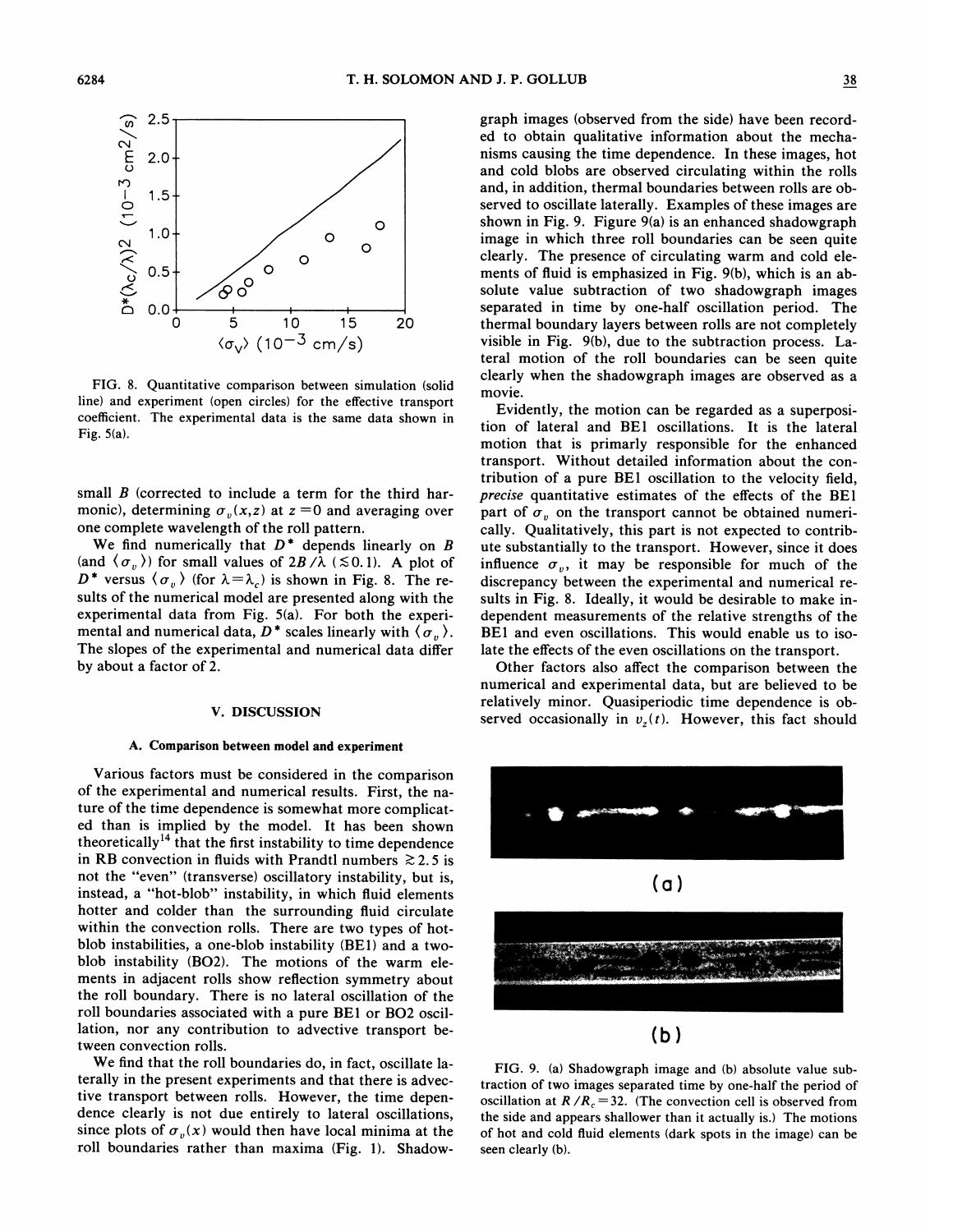not cause significant error as the  $\sigma_{v}$  determined experimentally is proportional to the time average of the amplitude of the time dependence, and  $D^*$  depends linearly on this amplitude (according to the model). Another potential source of error is instrumental noise in the LDV system. We corrected for this approximately by subtracting the square of the instrumental noise from the square of the total standard deviation to obtain  $\sigma_v^2$ . However, it is likely that we have underestimated the noise (and hence may have overestimated  $\sigma_v$ ). In addition, the experimental determination of  $D^*(x)$  using Fick's law has a precision of about  $10\%$ . Finally, there are uncertainties of 10% in the estimation of the maximum vertical velocity of the flow and the frequency of the oscillation.

Though the numerical and experimental results shown in Fig. 8 differ quantitatively, they agree sufficiently well to support the basic mechanism assumed for the transport. Both the numerical and experimental transport coefficients scale linearly with the oscillation amplitude. (This linearity was previously predicted by Eckhardt.<sup>16</sup>) In addition, the absolute magnitudes of the enhancement differ only by a factor of 2, a discrepancy that is reasonable given the presence of the BE1 oscillation that does not contribute significantly to the transport but does contribute to  $\langle \sigma_{n} \rangle$ .

#### B. Spatial inhomogeneities and anomalous difFusion

The striking spatial nonuniformities in  $\langle \sigma_n(x) \rangle$  and  $D^*(x)$  observed in these experiments are indications of a symmetry-breaking instability similar to those observed symmetry-breaking instability similar to those observed<br>in other experiments with RB convection.<sup>17,18</sup> The<br>strength of time dependence  $\langle \sigma_v \rangle$  is observed to grow<br>with wouslangth a implying that there is a sexual link with wavelength  $\lambda$ , implying that there is a causal link between the nonuniformities in these two quantities. It is natural to propose that variations in  $\langle \sigma_{v} \rangle$  are caused by variations in  $\lambda$ , since convection is more unstable to the oscillatory instability at higher wavelengths.<sup>13</sup> However, nonuniformities in  $\langle \sigma_{\nu} \rangle$  can also be observed when  $\lambda$  is held constant by external forcing.<sup>18</sup>

Anomalous diffusion  $(D^*$  explicitly dependent on time) has been predicted<sup>16</sup> for time-periodic RB convection. In an ideal two-dimensional flow, "classical barriers" to transport (invariant tori and cantori) would create nonuniformities in impurity concentrations within convection rolls. The diffusion of impurities across these barriers would impede large-scale transport and result in a time dependent  $D^*$ . These effects are expected to be significant only when concentrations within the rolls are nonuniform. In the present experiments, concentrations within the rolls are homogenized rapidly, eliminating the effects of anomalous diffusion. Various factors contribute to this homogenization. As shown in the previous paper, $4$  molecular diffusion and advection due to a weak, three-dimensional, boundary-induced flow combine to mix impurities within rolls. This effect results in uniform concentrations within steady rolls for methylene blue dye but not for the more slowly diffusing particulate impurity. In time-periodic convection, on the other hand, even the particulate impurity is mixed rapidly within the rolls. This is an indication of mixing without classical barriers.

In a recent paper, Feingold et  $al$ <sup>19</sup> show theoretical that certain classes of three-dimensional, time-periodic flows are susceptible to a process they term "singularityinduced diffusion" in which mixing is ergodic (there are no forbidden regions), even if the time dependence is infinitesimal. This process could possibly explain the rapid homogenization observed in these experiments.

## C. General discussion of transport phenomena in cellular flows

Here we propose a general scheme for summarizing enhanced transport in cellular flows such as RB convection and Taylor-Couette flow. In Fig. 10 the enhanced diffusion coefficient  $D^*$  is plotted schematically as a function of a characteristic velocity of  $v$  of the flow for two different impurities. (We plot  $D^*$  versus v instead of using the dimensionless quantity  $R$  because transport is a kinematic phenomenon, dependent directly on the velocity of the fluid.) Various regimes are identified. Regime I denotes the zero-velocity regime, where  $D^*$  is equal to the molecular diffusion coefficient  $D$  of the impurity.  $(D_1)$ and  $D_2$  refer to the molecular diffusion coefficients of methylene blue and 0.369  $\mu$ m latex spheres, respectively.) Regime II denotes the diffusion-limited regime studied experimentally in the previous paper<sup>4</sup> and theoreticall<br>by various authors.<sup>5-7</sup> In this regime, D<sup>\*</sup> is proportion. to  $v^{1/2}$  and maintains its dependence on D. The timeperiodic regime (III) of this paper is accompanied by an additional dramatic enhancement of several orders of magnitude (depending on the impurity used) due to chaotic advection. The dependence of the transport on D is eliminated in this regime. As a result, chaotic advec-



FIG. 10. Diagram of transport in convective flows, covering all the relevant regimes: I, molecular diffusion; II, diffusionlimited transport; III, chaotic advection (near the onset of time dependence); IV, chaotic but nonturbulent velocity field (not studied); V, turbulent transport (estimated, based on similar studies in other systems).  $D_1$  and  $D_2$  are the molecular diffusion coefficients of methylene blue and latex sphere impurities, respectively.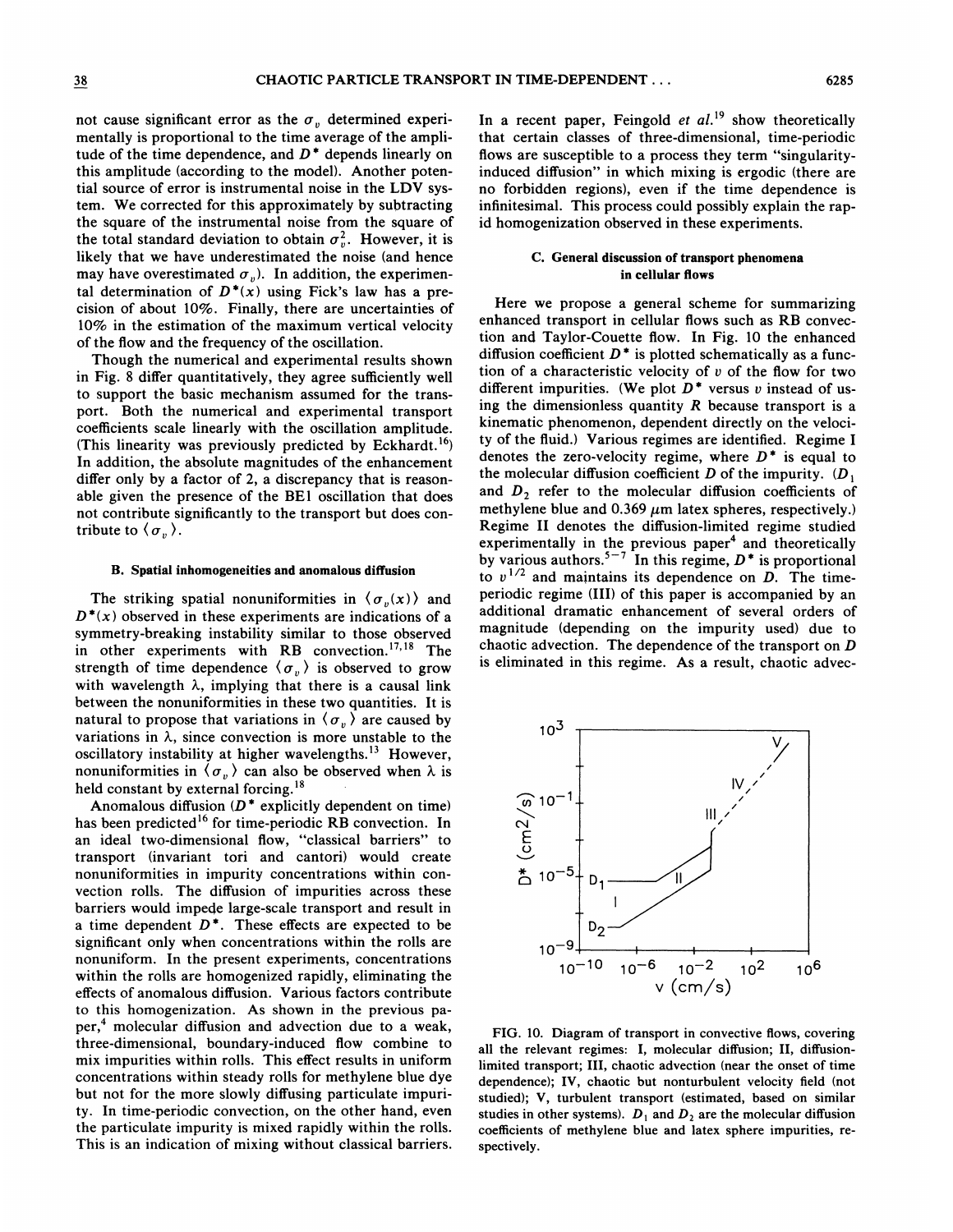tion provides a well-defined transition between the slow transport of the diffusion-limited regimes and the rapid transport of the turbulent regime.

For the turbulent regime  $(V)$ , we rely on theoretical<sup>2</sup> and experimental<sup>3</sup> studies in other systems for our estimates of  $D^*$ . Here,  $D^*$  is expected to be proportional to the rms velocity of the flow. The form of the curve in the region (IV) between chaotic advection and turbulent advection is speculative, since this regime has not been investigated in detail. This could be the goal of a future experiment. We suggest that the main features of Fig. 10

would apply qualitatively to Couette flow and other cellular flows as well.

#### ACKNOWLEDGMENTS

This work was supported. by the University Research Initiative program under Contract No. DARPA/ONR N00014-85-K-0759 to Princeton University and formerly by the National Science Foundation under Grant No. MSM-8310933 to Haverford College. We are pleased to acknowledge helpful discussions with P. Berge, F. Busse, B. Eckhardt, M. Feingold, and O. Piro.

- <sup>1</sup>H. Aref, J. Fluid Mech. 143, 1 (1984).
- $2Ya. B. Zeldovich, Dokl. Akad. Nauk SSSR 266, 821 (1982)$ [Sov. Phys. Dokl. 27, 797 (1982)].
- W. Y. Tam and H. L. Swinney, Phys. Rev. A 36, 1374 (1987).
- 4T. H. Solomon and J. P. Gollub, Phys. Fluids 31, 1372 (1988).
- 58. Shraiman, Phys. Rev. A 36, 261 (1987).
- P. McCarty and W. Horsthemke, Phys. Rev. A 37, 2112 (1988).
- 7M. N. Rosenbluth, H. L. Berk, I. Doxas, and W. Horton, Phys. Fluids 30, 2636 (1987).
- <sup>8</sup>J. Chaiken, R. Chevray, M. Tabor, and Q. M. Tam, Proc. R. Soc. London Ser. A 408, 165 (1987).
- $9W$ . L. Chien, H. Rising, and J. M. Ottino, J. Fluid Mech. 170, 355 (1986).
- <sup>10</sup>D. V. Khakhar, H. Rising, and J. M. Ottino, J. Fluid Mech 172, 419 (1986).
- $<sup>11</sup>$ J. M. Ottino, C. W. Leong, H. Rising, and P. D. Swanson, Na-</sup> ture 333, 419 (1988).
- <sup>12</sup>J. P. Gollub and T. H. Solomon, in Proceedings of the Fritz Haber International Symposium, edited by I. Procaccia (Plenum, New York, 1988).
- $^{13}R$ . M. Clever and F. H. Busse, J. Fluid Mech. 65, 625 (1974).
- <sup>14</sup>E. W. Bolton, F. H. Busse, and R. M. Clever, J. Fluid Mech. 164, 469 (1986).
- <sup>15</sup>S. Chandresekhar, Hydrodynamic and Hydromagnetic Stabili $ty$  (Clarendon, Oxford, 1961), p. 39.
- <sup>16</sup>B. Eckhardt (unpublished
- <sup>17</sup>S. Ciliberto and P. Bigazzi, Phys. Rev. Lett. 60, 286 (1988).
- $^{18}P$ . Bergé and M. Dubois (private communication
- <sup>19</sup>M. Feingold, L. Kadanoff, and O. Piro, J. Stat. Phys. 50, 529 (1987).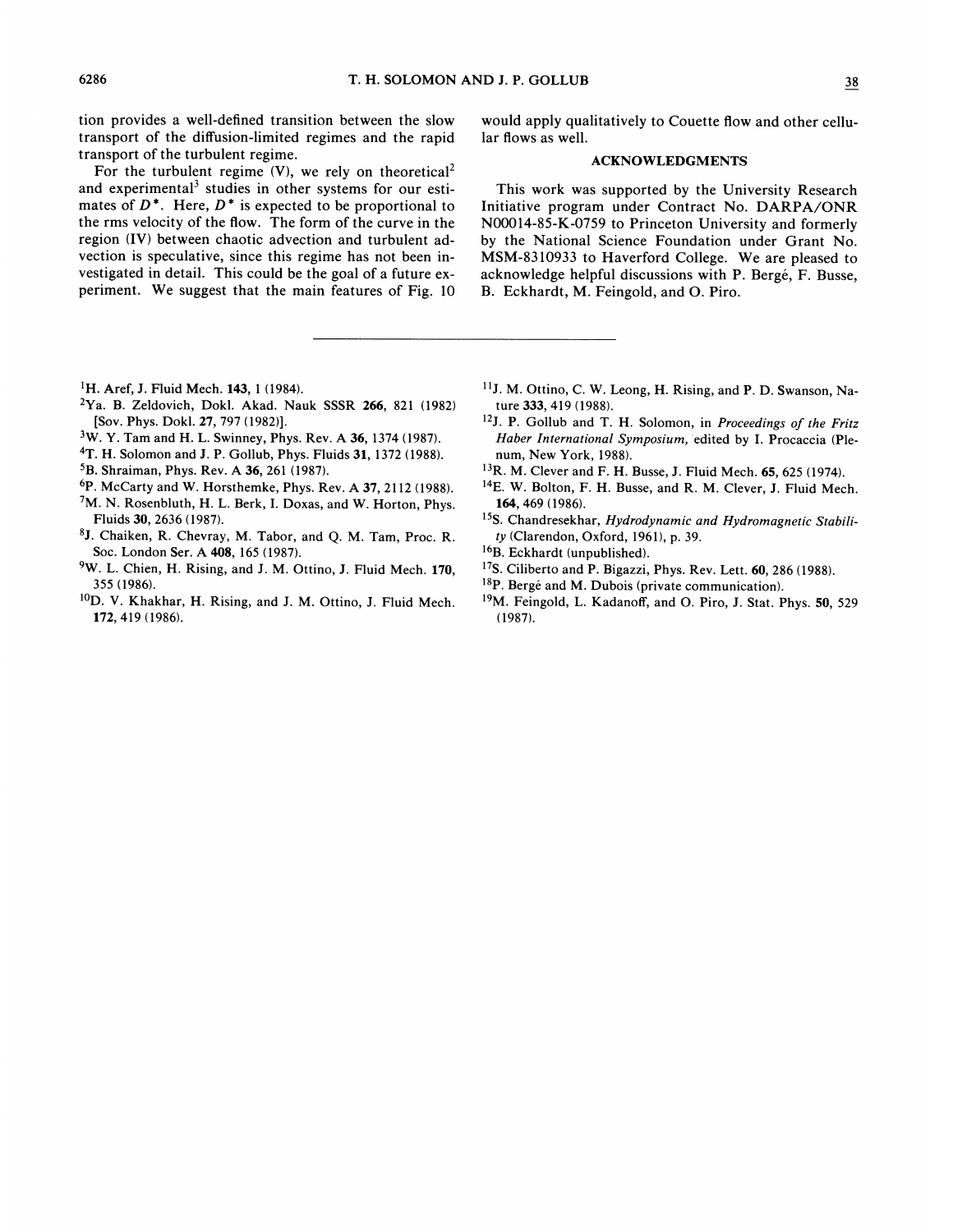

FIG. 3. Photograph of chaotic impurity transport  $R/R_c$  = 32; latex sphere impurity. The photograph was taken less than 15 min after the start of the injection. The impurity is dark and has been injected from the left. (The first roll on the left is completely dark in this photo.) Note the pinching of blobs of impurity from the top-right corner of the first roll into the second. Also, note the folding of streaks of impurity across the bottom of the separatrix between the second and third rolls.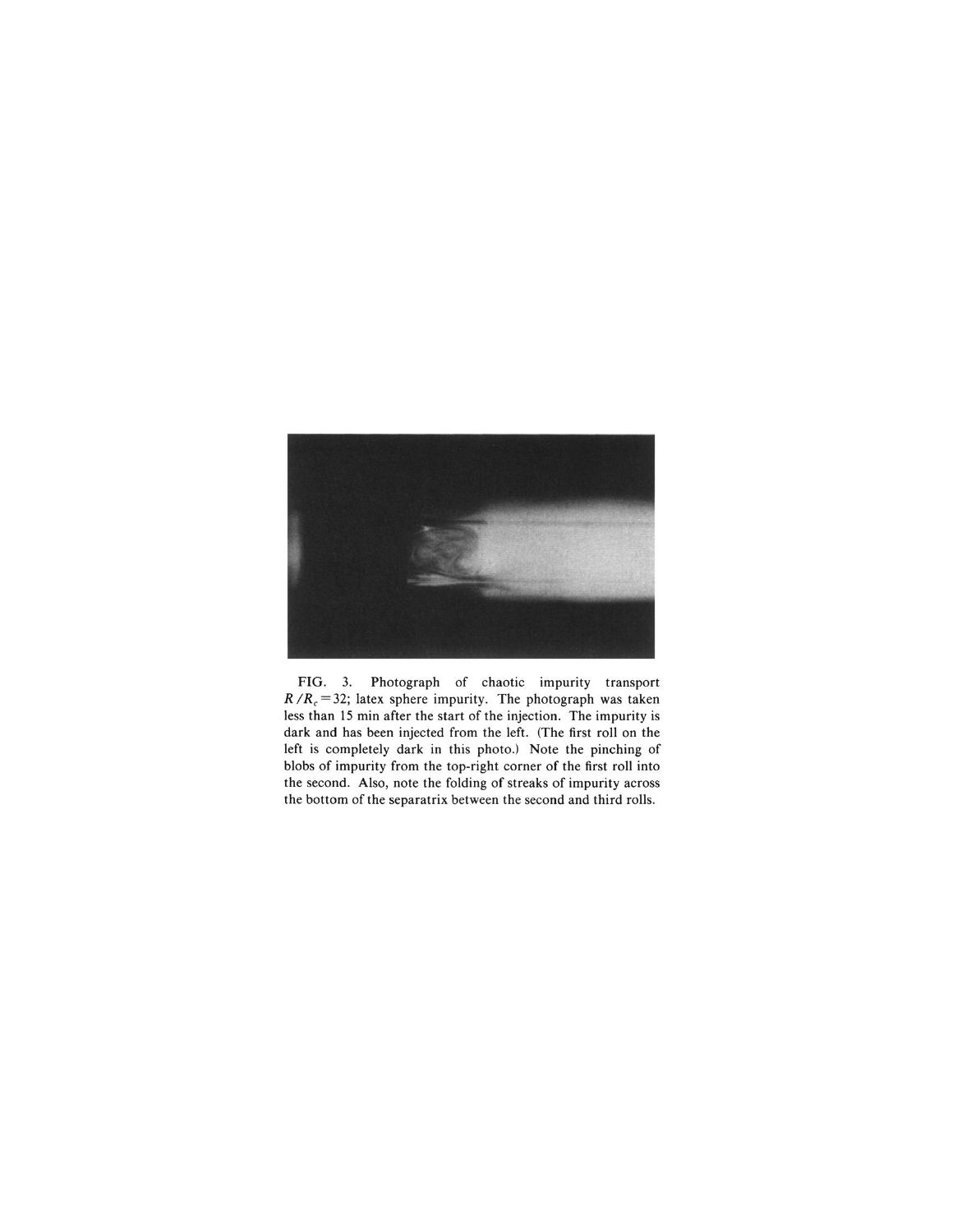

FIG. 6. Simulation of the evolution of a line of tracer particles, located initially along the separatrix between two convection rolls. The horizontal lines represent the upper and lower boundaries of the cell and the vertical marks denote roll boundaries. Parameters for this simulation: Amplitude  $2B/\lambda = 0.12$ , frequency  $\omega = 0.49 \text{ s}^{-1}$ , velocity  $A = 0.18 \text{ cm/s}$ . (a) Time  $t = T/2$  (where  $T = 2\pi/\omega$ ) is the period of oscillation), (b)  $t = T$ , (c)  $t = 3T/2$ , and (d)  $t = 2T$ .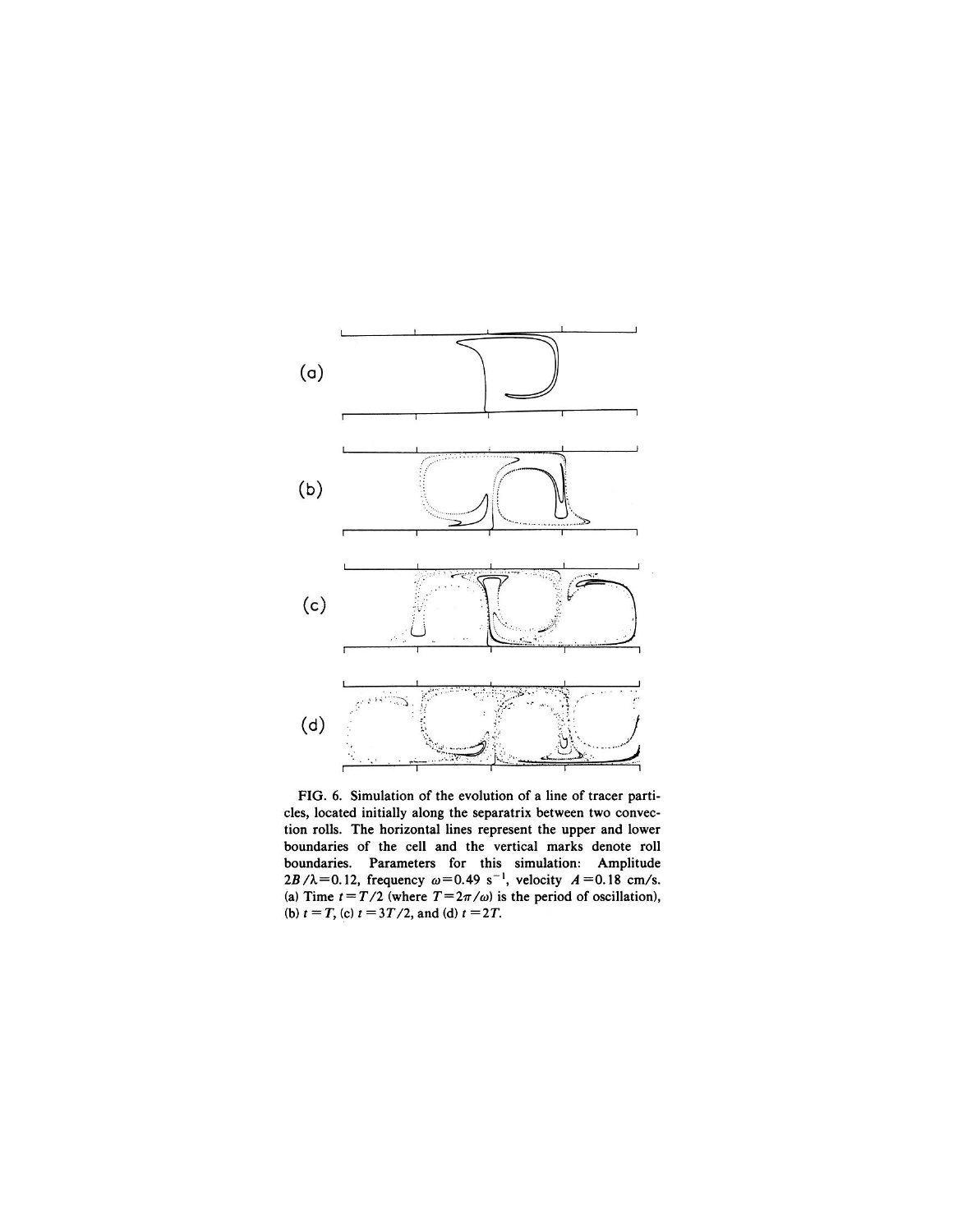

FIG. 7. Numerical determination of  $D^*$  by calculation of particle locations after one complete period of oscillation:<br> $A=0.14$  cm/s,  $\omega$ =0.49 s<sup>-1</sup>, 2B/ $\lambda$ =0.02. Note the pinching of impurity near the roll corners (similar to that observed in Fig.  $3).$